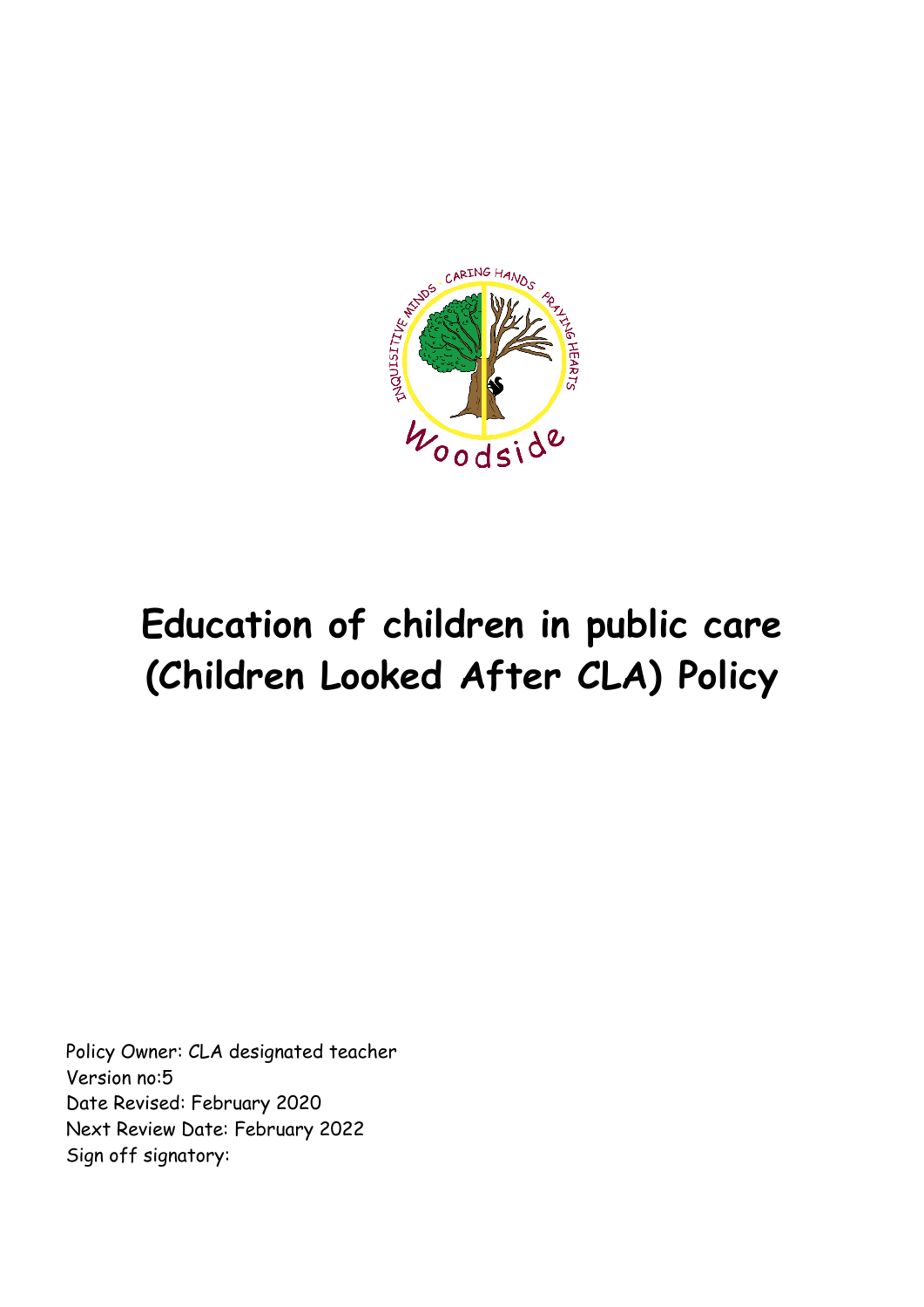The objectives of this policy:

Woodside Church of England Primary School is committed to providing quality education for all our pupils.

We recognise that nationally, pupils in public care/children who are looked after (CLA) have significantly underachieved compared with their peers. We intend, through this policy, to promote the inclusion, well- being and achievement of children who are looked after at Woodside.

The Local Academy Board (LAB) is committed in particular to implementing the joint guidance from the DfE and Department of Health in the education of young people in public care. This sets out six principles:

- Prioritising education
- Having high expectations
- Promoting inclusion through challenging and changing attitudes
- Achieving stability and continuity
- Early intervention and priority action
- Listening to children.

The guidance introduced two key measures to improve the educational life chances for children in public care:

- Designated teacher for every pupil
- Personal Education Plans for all pupils in public care

The LAB will ensure that Woodside has a Designated Teacher and that the Designated Teacher is able to carry out his/her responsibilities effectively.

THE ROLE OF THE DESIGNATED TEACHER.

The DfE and Department of Health says that the Designated Teacher should be 'someone with sufficient authority to make things happen, (who) should be an advocate for the young people in public care, accessing services and support, and ensuring that the school shares and supports high expectations for them'.

Our Designated Teacher will:

- Ensure a welcome and smooth induction for the child and their carer(s)
- In conjunction with the child's social worker, ensure that a Personal Education Plan is completed within 12 weeks of the child joining the school.
- In conjunction with the social worker ensure that the Personal Education Plan is reviewed every 6 months
- Ensure that each pupil in public care has an identified member of staff that they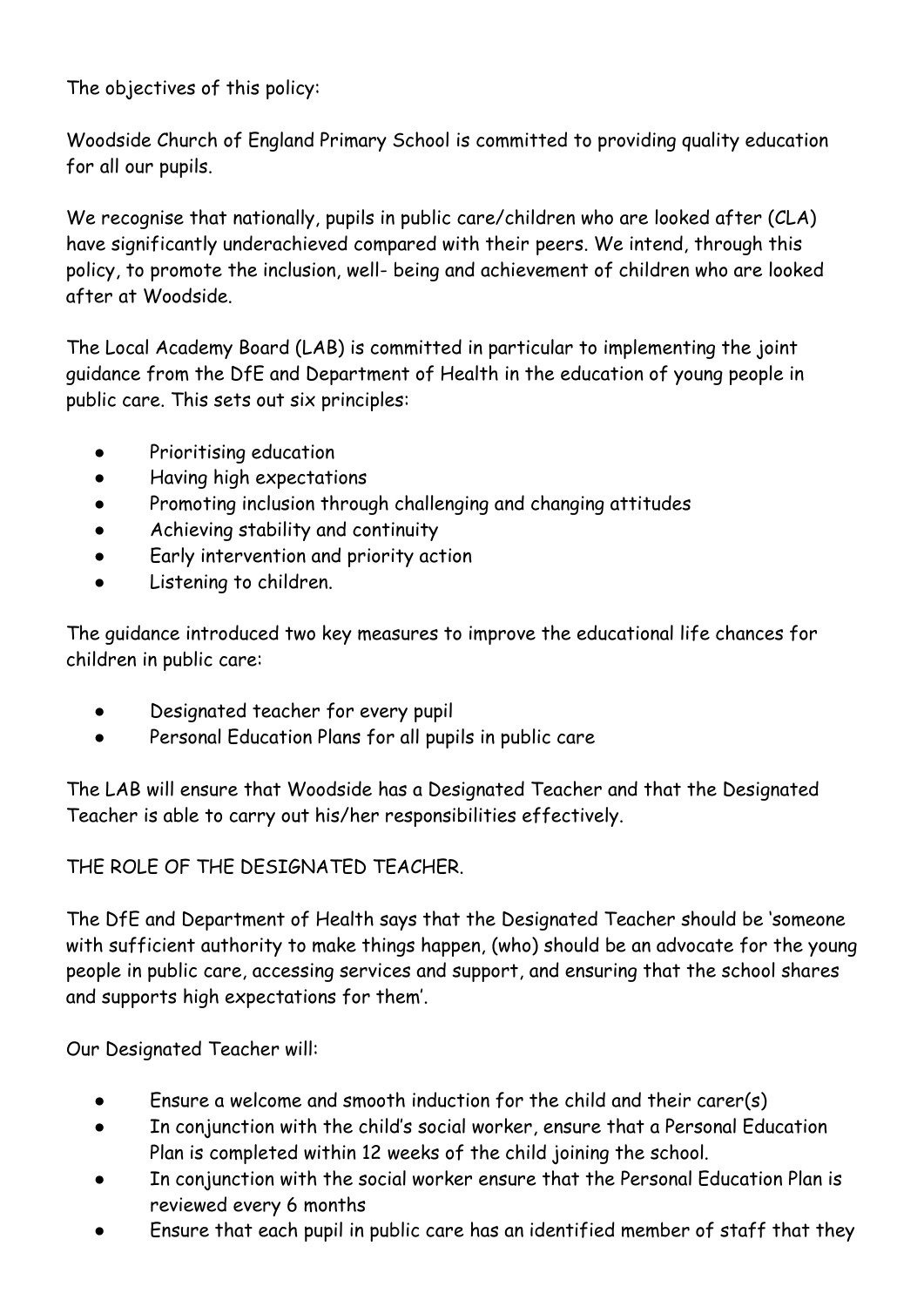can talk to. This need not be the Designated Teacher, but should be based on the child's own wishes

- Encourage pupils in public care to join in extra- curricular activities and out of school learning
- Ensure as far as possible attendance at planning and review meetings
- Ensure that staff in school receive relevant training
- Set up urgent meetings with relevant parties where the pupil is experiencing difficulties in school or is at risk of exclusion.
- Ensure the speedy transfers of information between individuals, agencies and if the pupil changes school – to a new school.
- Monitor all children who are looked after to ensure, children make progress against targets and National Expectations.
- Report to the LAB an annual written report

## THE RESPONSIBILITIES OF ALL STAFF.

All our staff will:

- Promote a sense of 'normality' for the children who may have been subject to emotional distress, abuse and disruption
- Have high aspirations for the educational and personal achievement of young people in public care
- Ensure that all pupils in public care are supported sensitively
- Respond positively to a pupils request to be the named member of staff whom they can talk to when they feel it is necessary
- Respond promptly to the Designated Teacher's request for information
- Work to enable pupils in public care to achieve stability and success within school
- Promote the self-esteem of all pupils in public care; maintain confidentiality; and ensure that no child in public care is stigmatised in any way.

## RESPONSIBILITIES OF THE LAB.

- Ensure that the school has a Designated Teacher, and that the Designated Teacher is enabled to carry out his or her responsibilities.
- Support the Headteacher, the Designated Teacher and other staff in ensuring that the needs of the pupils in public care are recognised and met
- Ensure that all Governors are fully aware of the legal requirements and Guidance on the education of pupils in public care
- Nominate a Governor to take special interest in this area of the school's work.

## RESPONSIBILITIES OF THE NOMINATED GOVERNOR.

The Nominated Governor will liaise with the Designated Teacher regularly and will ensure that a written report (provided by the designated teacher) is presented to governors. The report should include the following:-

- The number of looked after pupils in school
- Their attendance as a discrete group, compared to other pupils
- Their attainment and progress as a discrete group compared to other pupils